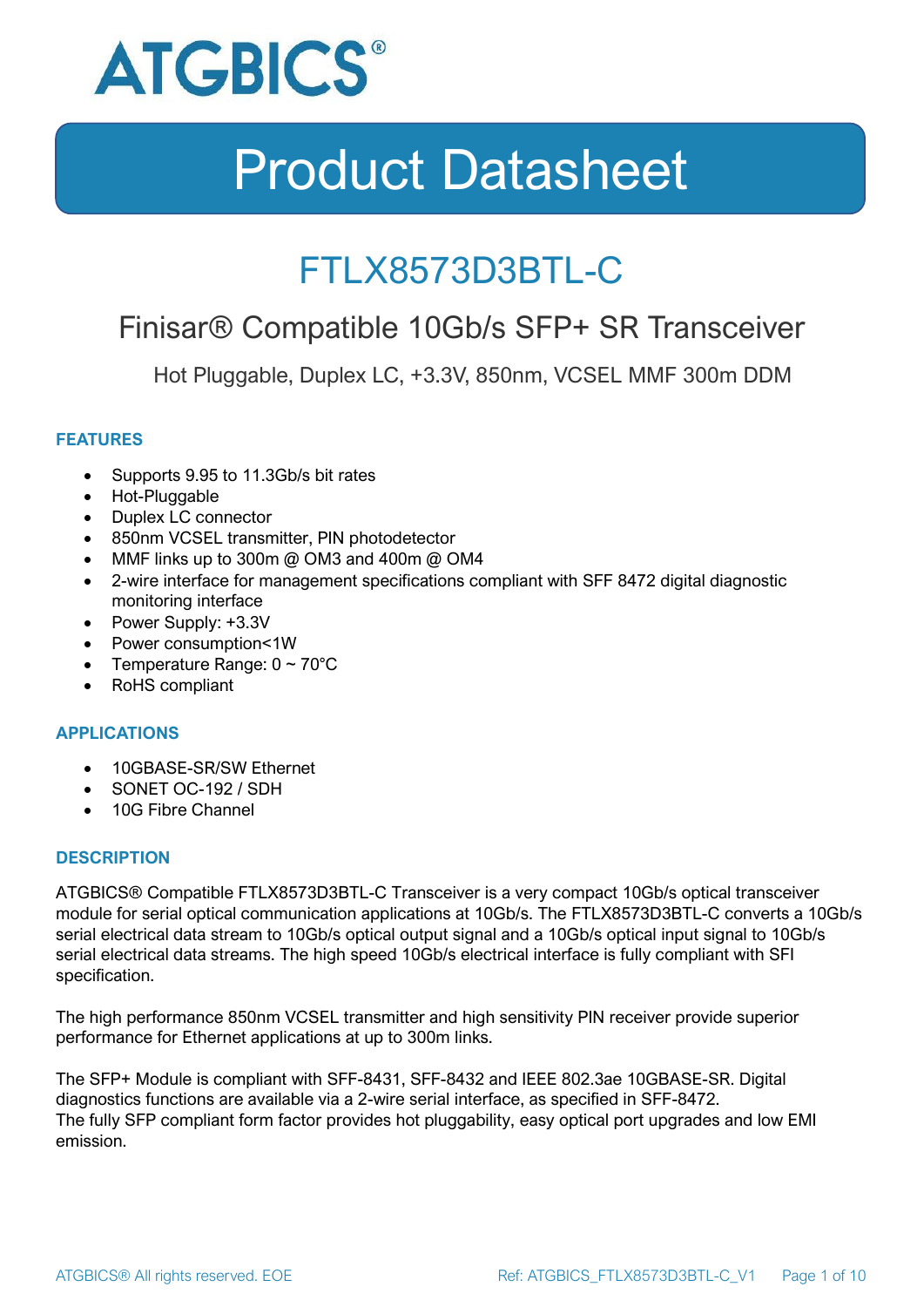

### **Absolute Maximum Ratings**

| <b>Parameter</b>                  | <b>Symbol</b> | Min.   | <b>Typical</b> | Max.  | <b>Unit</b> |
|-----------------------------------|---------------|--------|----------------|-------|-------------|
| <b>Storage Temperature</b>        | Ts            | $-40$  |                | $+85$ | $^{\circ}C$ |
| <b>Case Operating Temperature</b> | Tа            |        |                | 70    | °C          |
| <b>Maximum Supply Voltage</b>     | Vcc           | $-0.5$ |                | 4     |             |
| <b>Relative Humidity</b>          | <b>RH</b>     |        |                | 85    | $\%$        |

### **Electrical Characteristics (T<sub>OP</sub> = 0 to 70 °C, VCC = 3.135 to 3.465 Volts)**

| <b>Parameter</b>                                                              | <b>Symbol</b>         | Min.   | <b>Typical</b> | Max.           | <b>Unit</b> | <b>Notes</b>   |
|-------------------------------------------------------------------------------|-----------------------|--------|----------------|----------------|-------------|----------------|
| <b>Supply Voltage</b>                                                         | V <sub>cc</sub>       | 3.135  |                | 3.465          | $\vee$      |                |
| <b>Supply Current</b>                                                         | <b>Icc</b>            |        |                | 250            | mA          |                |
| <b>Power Consumption</b>                                                      | P                     |        |                | 1              | W           |                |
| <b>Transmitter Section:</b>                                                   |                       |        |                |                |             |                |
| Input differential impedance                                                  | $R_{in}$              |        | 100            |                | Ω           | 1              |
| <b>Tx Input Single Ended DC Voltage</b><br><b>Tolerance (Ref VeeT)</b>        | $\vee$                | $-0.3$ |                | $\overline{4}$ | $\vee$      |                |
| Differential input voltage swing                                              | Vin, pp               | 180    |                | 700            | mV          | $\overline{2}$ |
| <b>Transmit Disable Voltage</b>                                               | $V_D$                 | 2      |                | <b>Vcc</b>     | $\vee$      | 3              |
| <b>Transmit Enable Voltage</b>                                                | $V_{EN}$              | Vee    |                | $Vee+0.8$      | $\vee$      |                |
| <b>Receiver Section:</b>                                                      |                       |        |                |                |             |                |
| <b>Single</b><br><b>Ended</b><br>Output<br><b>Voltage</b><br><b>Tolerance</b> | $\vee$                | $-0.3$ |                | $\overline{4}$ | $\vee$      |                |
| <b>Rx Output Diff Voltage</b>                                                 | Vo                    | 300    |                | 850            | mV          |                |
| <b>Rx Output Rise and Fall Time</b>                                           | Tr/Tf                 | 30     |                |                | ps          | $\overline{4}$ |
| <b>LOS Fault</b>                                                              | VLOS fault            | 2      |                | <b>VCCHOST</b> | V           | 5              |
| <b>LOS Normal</b>                                                             | V <sub>LOS</sub> norm | Vee    |                | $Vee+0.8$      | $\vee$      | 5              |

Notes:

- 1. Connected directly to TX data input pins. AC coupling from pins into laser driver IC.
- 2. Per SFF-8431 Rev 3.0
- 3. Into 100 ohms differential termination.
- 4. 20%~80%
- 5. LOS is an open collector output. Should be pulled up with 4.7k 10kΩ on the host board. Normal operation is logic 0; loss of signal is logic 1. Maximum pull-up voltage is 5.5V.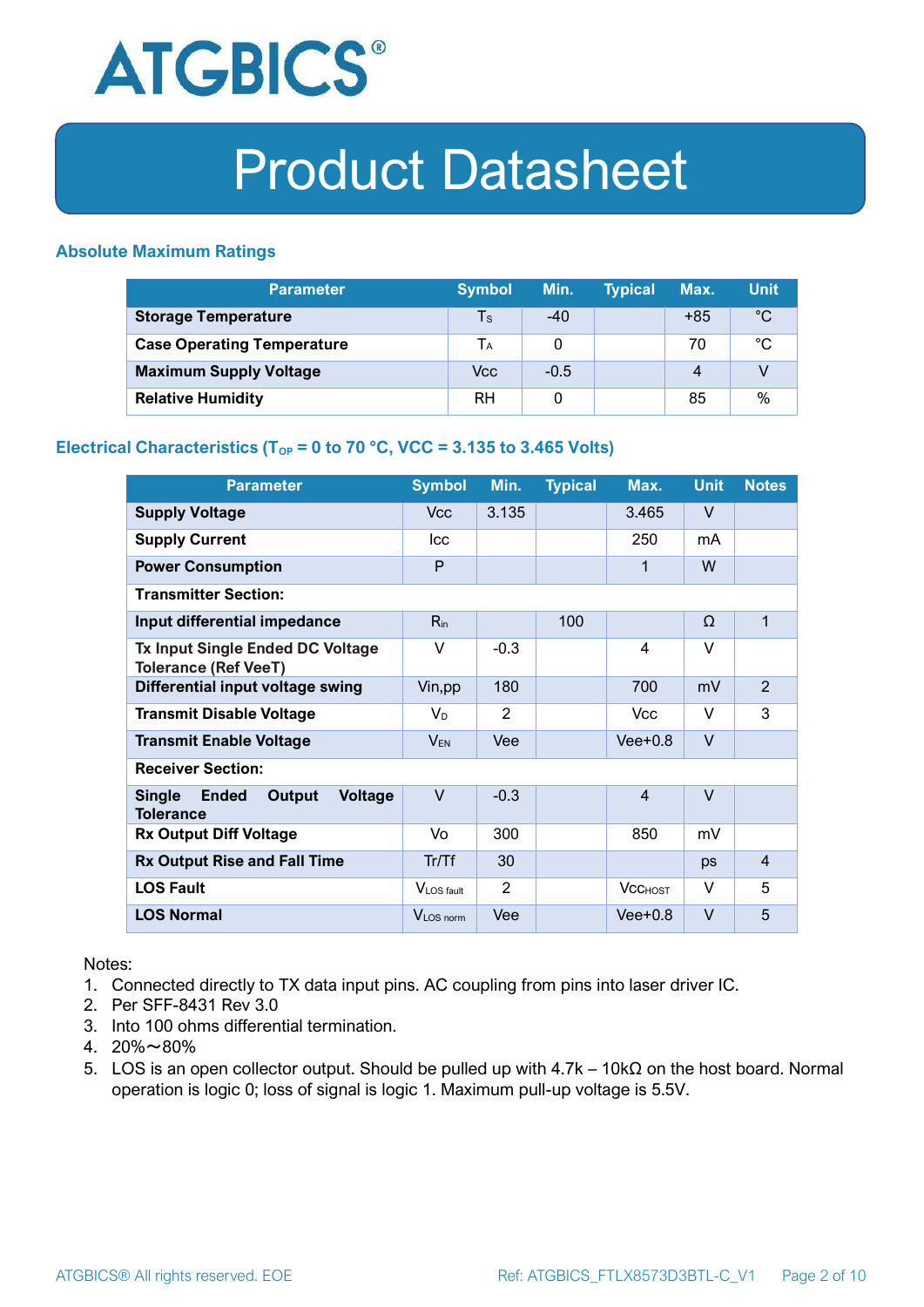

### **Optical Parameters** ( $T_{OP} = 0$  to 70°C, VCC = 3.135 to 3.465 Volts)

| <b>Parameter</b>                                            | <b>Symbol</b>                | Min.        | <b>Typical</b> | Max.           | <b>Unit</b>     | <b>Notes</b>   |
|-------------------------------------------------------------|------------------------------|-------------|----------------|----------------|-----------------|----------------|
| <b>Transmitter Section:</b>                                 |                              |             |                |                |                 |                |
| <b>Center Wavelength</b>                                    | λt                           | 840         | 850            | 860            | nm              |                |
| <b>RMS spectral width</b>                                   | $\lambda_{RMS}$              |             |                | $\overline{4}$ | nm              |                |
| <b>Average Optical Power</b>                                | Pavg                         | $-7.3$      |                | $-1$           | dBm             | 1              |
| <b>Optical Power OMA</b>                                    | Poma                         |             | $-1.5$         |                | dBm             |                |
| <b>Laser Off Power</b>                                      | Poff                         |             |                | $-30$          | dBm             |                |
| <b>Extinction Ratio</b>                                     | ER.                          | 3.5         |                |                | dB              |                |
| <b>Dispersion</b><br><b>Transmitter</b><br><b>Penalty</b>   | <b>TDP</b>                   |             |                | 3.9            | dB              | $\overline{2}$ |
| <b>Relative Intensity Noise</b>                             | <b>Rin</b>                   |             |                | $-128$         | dB/Hz           | 3              |
| <b>Optical</b><br>Return<br><b>Loss</b><br><b>Tolerance</b> |                              | 20          |                |                | dB              |                |
| <b>Receiver Section:</b>                                    |                              |             |                |                |                 |                |
| <b>Center Wavelength</b>                                    | λr                           | 840         |                | 860            | nm              |                |
| <b>Receiver Sensitivity (OMA)</b>                           | Sen                          |             |                | $-11.1$        | dB <sub>m</sub> | $\overline{4}$ |
| <b>Stressed Sensitivity (OMA)</b>                           | $\mathsf{Sen}_{\mathsf{ST}}$ |             |                | $-7.5$         | dB <sub>m</sub> | 4              |
| <b>Los Assert</b>                                           | <b>LOSA</b>                  | $-30$       |                |                | d <sub>Bm</sub> |                |
| <b>Los Dessert</b>                                          | LOS <sub>D</sub>             |             |                | $-12$          | dBm             |                |
| <b>Los Hysteresis</b>                                       | LOS <sub>H</sub>             | 0.5         |                |                | dB              |                |
| Overload                                                    | Sat                          | $\mathbf 0$ |                |                | dBm             | 5              |
| <b>Receiver Reflectance</b>                                 | <b>Rrx</b>                   |             |                | $-12$          | dB              |                |

Notes:

- 1. Average power figures are informative only, per IEEE802.3ae.
- 2. TWDP figure requires the host board to be SFF-8431 compliant. TWDP is calculated using the Matlab code provided in clause 68.6.6.2 of IEEE802.3ae.
- 3. 12dB reflection.
- 4. Conditions of stressed receiver tests per IEEE802.3ae. CSRS testing requires the host board to be SFF-8431 compliant.
- 5. Receiver overload specified in OMA and under the worst comprehensive stressed condition.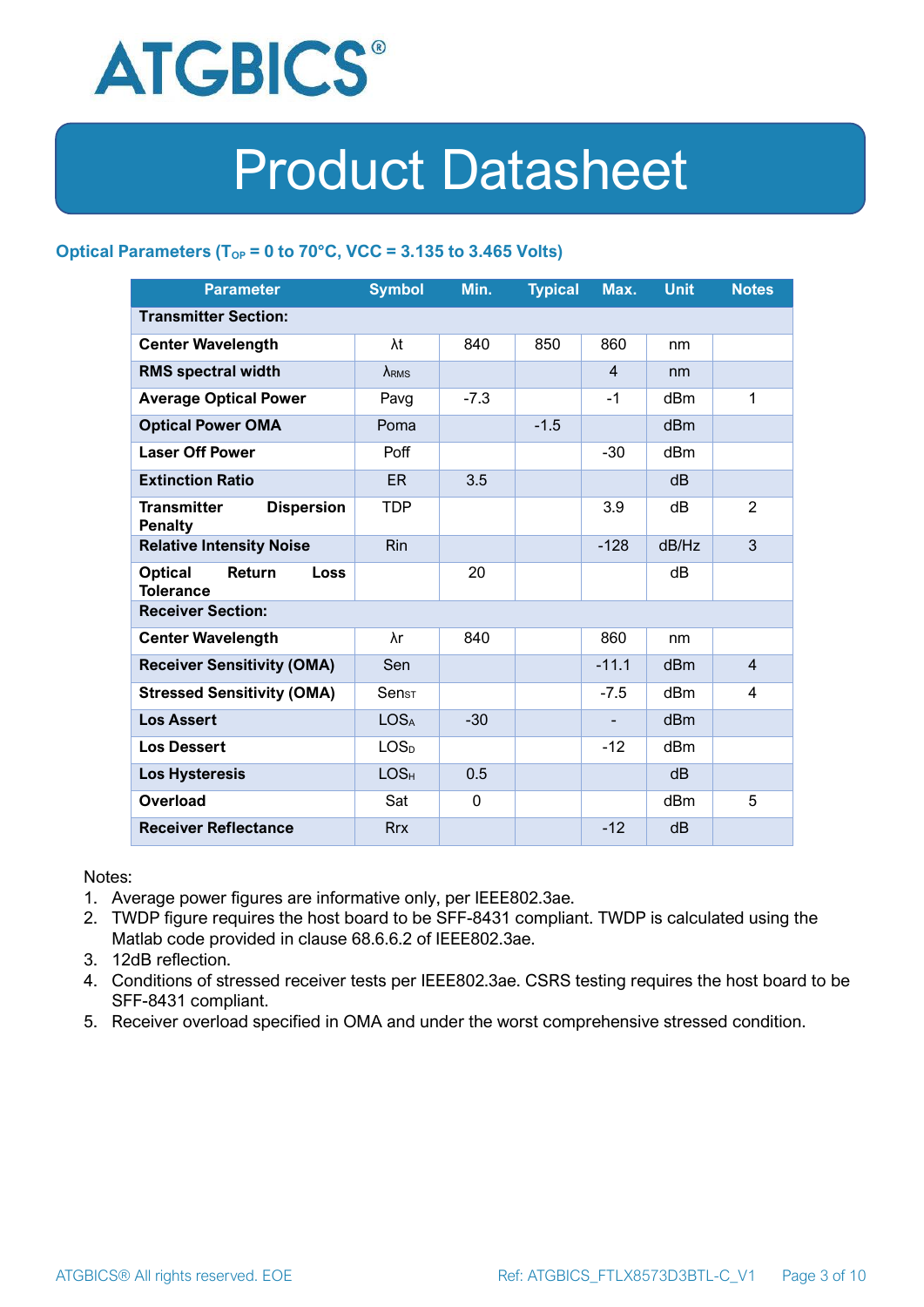

### **Timing Characteristics**

| <b>Parameter</b>                                                          | <b>Symbol</b>         | Min. | <b>Typical</b> | Max. | <b>Unit</b> |
|---------------------------------------------------------------------------|-----------------------|------|----------------|------|-------------|
| <b>TX Disable Assert Time</b>                                             | t off                 |      |                | 10   | <b>US</b>   |
| <b>TX Disable Negate Time</b>                                             | t_on                  |      |                | 1    | ms          |
| Initialize<br><b>Include</b><br>Reset of<br>Time<br>to<br><b>TX FAULT</b> | t int                 |      |                | 300  | ms          |
| <b>TX FAULT from Fault to Assertion</b>                                   | t fault               |      |                | 100  | <b>us</b>   |
| <b>TX Disable Time to Start Reset</b>                                     | t reset               | 10   |                |      | <b>US</b>   |
| <b>Receiver Loss of Signal Assert Time</b>                                | T <sub>A</sub> RX LOS |      |                | 100  | <b>us</b>   |
| <b>Receiver Loss of Signal Deassert Time</b>                              | $T_d, RX$ LOS         |      |                | 100  | <b>US</b>   |
| <b>Rate-Select Change Time</b>                                            | t ratesel             |      |                | 10   | <b>us</b>   |
| <b>Serial ID Clock Time</b>                                               | t serial-<br>clock    |      |                | 100  | kHz         |

### **Pin Assignment**

Diagram of Host Board Connector Block Pin Numbers and Name

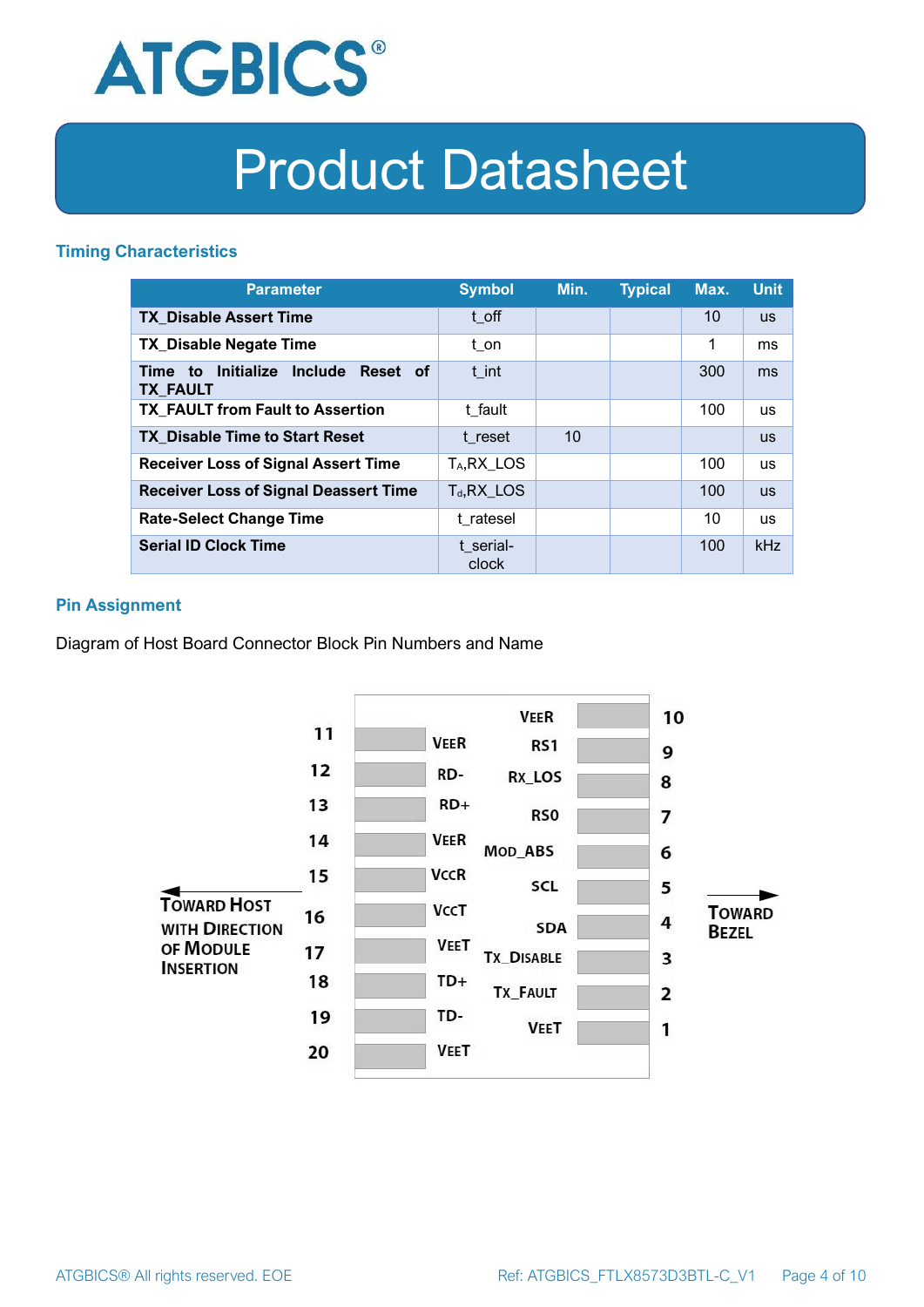

### **Pin Function Definitions**

| <b>PIN No</b>  | <b>Name</b>                 | <b>Function</b>                                                                                                                     | <b>Notes</b>   |
|----------------|-----------------------------|-------------------------------------------------------------------------------------------------------------------------------------|----------------|
| 1              | VeeT                        | Module transmitter ground                                                                                                           | $\mathbf 1$    |
| $\mathbf{2}$   | <b>Tx Fault</b>             | Module transmitter fault                                                                                                            | 2              |
| $\overline{3}$ | <b>Tx</b><br><b>Disable</b> | Transmitter Disable; Turns off transmitter laser output                                                                             | 3              |
| 4              | <b>SDL</b>                  | 2 wire serial interface data input/output (SDA)                                                                                     |                |
| 5              | <b>SCL</b>                  | 2 wire serial interface clock input (SCL)                                                                                           |                |
| 6              | MOD-<br><b>ABS</b>          | Module Absent, connect to VeeR or VeeT in the module                                                                                | $\overline{2}$ |
| $\overline{7}$ | RS <sub>0</sub>             | Rate select0, optionally control SFP+ receiver. When high,<br>input data rate >4.5Gb/ s; when low, input data rate<br>$<=4.5Gb/s$   |                |
| 8              | <b>LOS</b>                  | Receiver Loss of Signal Indication                                                                                                  | 4              |
| 9              | RS <sub>1</sub>             | Rate select0, optionally control SFP+ transmitter. When<br>high, input data rate >4.5Gb/s; when low, input data rate<br>$<=4.5Gb/s$ |                |
| 10             | VeeR                        | Module receiver ground                                                                                                              | 1              |
| 11             | <b>VeeR</b>                 | Module receiver ground                                                                                                              | 1              |
| 12             | RD-                         | Receiver inverted data out put                                                                                                      |                |
| 13             | $RD+$                       | Receiver non-inverted data out put                                                                                                  |                |
| 14             | <b>VeeR</b>                 | Module receiver ground                                                                                                              | 1              |
| 15             | <b>VccR</b>                 | Module receiver 3.3V supply                                                                                                         |                |
| 16             | <b>VccT</b>                 | Module transmitter 3.3V supply                                                                                                      |                |
| 17             | VeeT                        | Module transmitter ground                                                                                                           | $\mathbf{1}$   |
| 18             | TD+                         | Transmitter inverted data out put                                                                                                   |                |
| 19             | TD-                         | Transmitter non-inverted data out put                                                                                               |                |
| 20             | VeeT                        | Module transmitter ground                                                                                                           | 1              |

Notes:

- 1. The module ground pins are isolated from the module case.
- 2. This pin is an open collector/drain output pin and is pulled up with 4.7K-10Kohms to Host\_Vcc on the host board.
- 3. This pin is pulled up with 4.7K-10Kohms to VccT in the module.
- 4. This pin is an open collector/drain output pin and is pulled up with 4.7K-10Kohms to Host Vcc on the host board.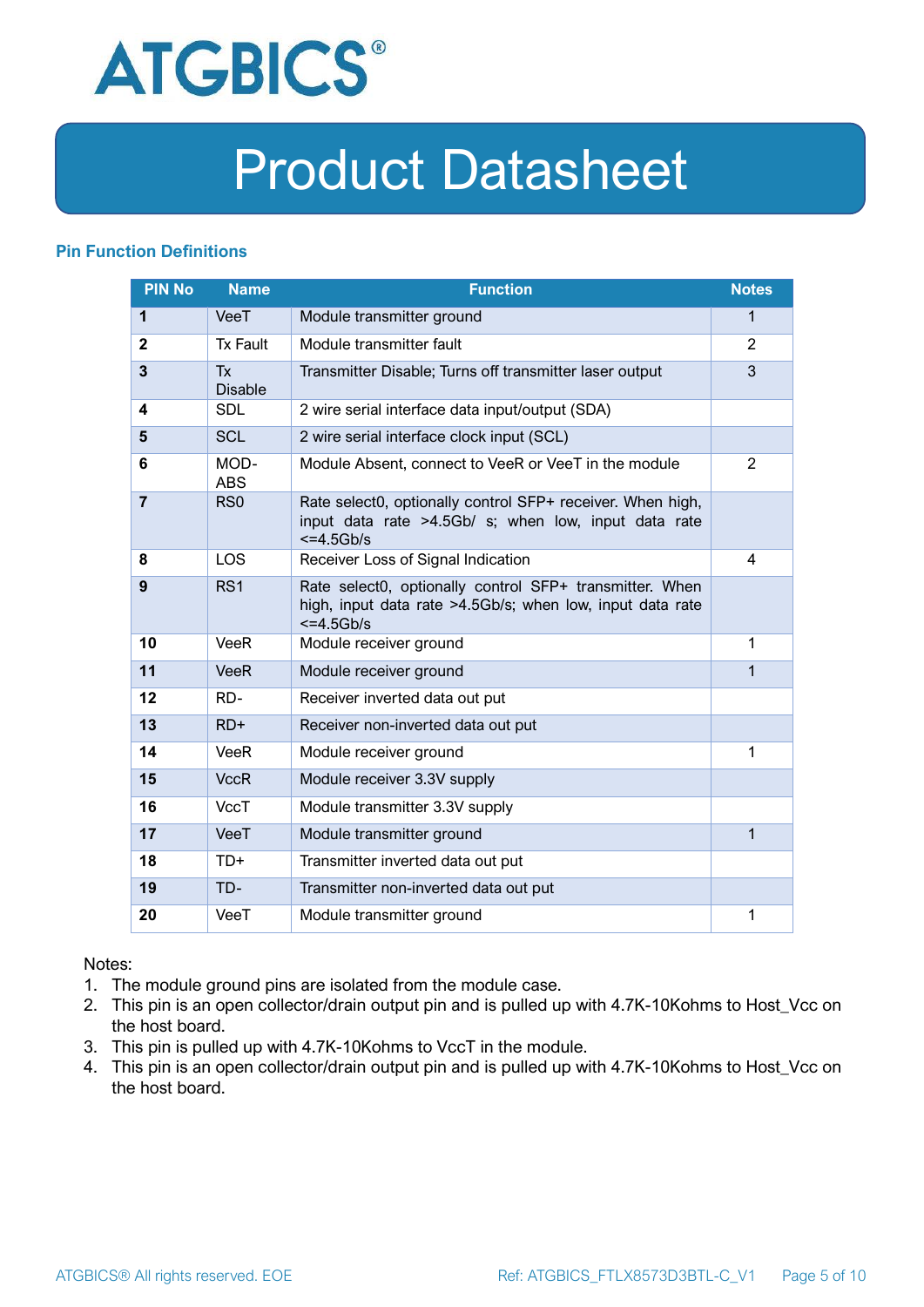

#### **SFP Module EEPROM Information and Management**

The SFP modules implement the 2-wire serial communication protocol as defined in the SFP -8472. The serial ID information of the SFP modules and Digital Diagnostic Monitor parameters can be accessed through the I <sup>2</sup>C interface at address A0h and A2h. The memory is mapped in Table 1. Detailed ID information (A0h) is listed in Table 2. And the DDM specification at address A2h. For more details of the memory map and byte definitions, please refer to the SFF-8472, "Digital Diagnostic Monitoring Interface for Optical Transceivers". The DDM parameters have been internally calibrated.

#### Table 1 - Digital Diagnostic Memory Map (Specific Data Field Descriptions)

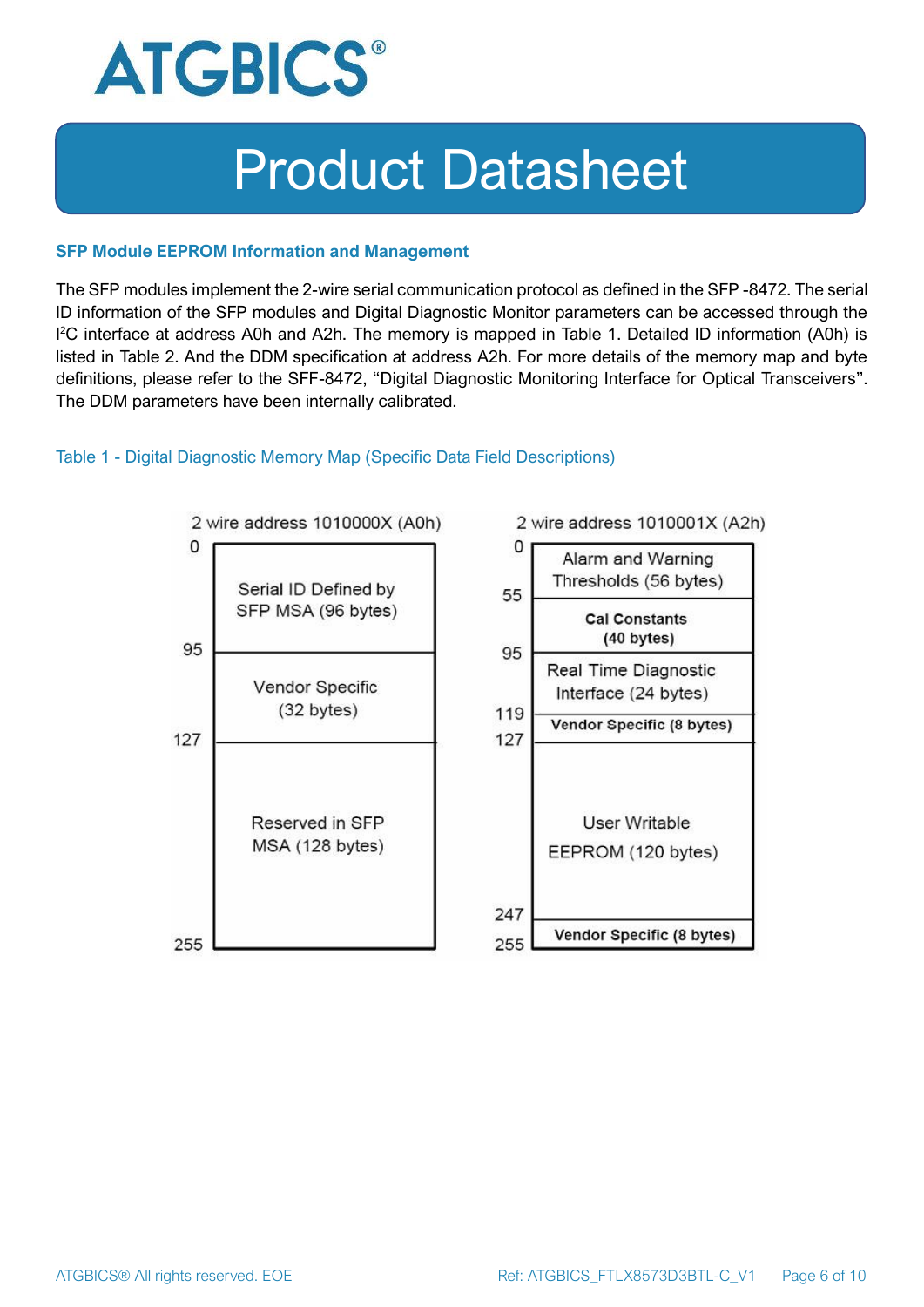

### Table 2 - EEPROM Serial ID Memory Contents (A0h)

| <b>Data</b><br><b>Address</b> | Length<br>(Byte)                 | <b>Name of</b><br>Length | <b>Description and Contents</b>                                                                                                   |
|-------------------------------|----------------------------------|--------------------------|-----------------------------------------------------------------------------------------------------------------------------------|
| <b>Base ID Fields</b>         |                                  |                          |                                                                                                                                   |
| $\bf{0}$                      | 1                                | Identifier               | Type of Serial transceiver (03h=SFP)                                                                                              |
| 1                             | 1                                | Reserved                 | Extended identifier of type serial transceiver<br>(04h)                                                                           |
| $\mathbf{2}$                  | 1                                | Connector                | Code of optical connector type (07=LC)                                                                                            |
| $3 - 10$                      | 8                                | Transceiver              | 10G Base-SR                                                                                                                       |
| 11                            | 1                                | Encoding                 | 64B/66B                                                                                                                           |
| 12                            | 1                                | BR, Nominal              | Nominal baud rate, unit of 100Mbps                                                                                                |
| $13 - 14$                     | $\overline{2}$                   | Reserved                 | (0000h)                                                                                                                           |
| 15                            | $\mathbf{1}$                     | Length(9um)              | Link length supported for 9/125um fibre, units of<br>100m                                                                         |
| 16                            | $\mathbf{1}$                     | Length(50um)             | Link length supported for 50/125um fibre, units<br>of 10m                                                                         |
| 17                            | $\mathbf{1}$                     | Length(62.5um)           | Link length supported for 62.5/125um fibre,<br>units of 10m                                                                       |
| 18                            | $\mathbf{1}$                     | Length(Copper)           | Link length supported for copper, units of meters                                                                                 |
| 19                            | $\mathbf{1}$                     | Reserved                 |                                                                                                                                   |
| 20-35                         | 16                               | <b>Vendor Name</b>       | SFP vendor name: ATGBICS                                                                                                          |
| 36                            | $\mathbf{1}$                     | Reserved                 |                                                                                                                                   |
| 37-39                         | 3                                | Vendor OUI               | SFP transceiver vendor OUI ID                                                                                                     |
| 40-55                         | 16                               | Vendor PN                | Part Number: "FTLX8573D3BTL-C" (ASCII)                                                                                            |
| 56-59                         | 4                                | Vendor rev               | Revision level for part number                                                                                                    |
| 60-62                         | 3                                | Reserved                 |                                                                                                                                   |
| 63                            | 1                                | <b>CCID</b>              | Least significant byte of sum of data in address<br>$0 - 62$                                                                      |
| <b>Extended ID Fields</b>     |                                  |                          |                                                                                                                                   |
| 64-65                         | $\overline{2}$                   | Option                   | Indicates which<br>optical<br><b>SFP</b><br>signals<br>are<br>implemented<br>(001Ah = LOS, TX_FAULT, TX_DISABLE all<br>supported) |
| 66                            | $\mathbf{1}$                     | BR, max                  | Upper bit rate margin, units of %                                                                                                 |
| 67                            | 1                                | BR, min                  | Lower bit rate margin, units of %                                                                                                 |
| 68-83                         | 16                               | Vendor SN                | Serial number (ASCII)                                                                                                             |
| 84-91                         | 8                                | Date code                | OEM's Manufacturing date code                                                                                                     |
| 92-94                         | 3                                | Reserved                 |                                                                                                                                   |
| 95                            | 1                                | <b>CCEX</b>              | code for the<br><b>Fields</b><br>Check<br>extended<br>ID<br>(addresses 64 to 94)                                                  |
|                               | <b>Vendor Specific ID Fields</b> |                          |                                                                                                                                   |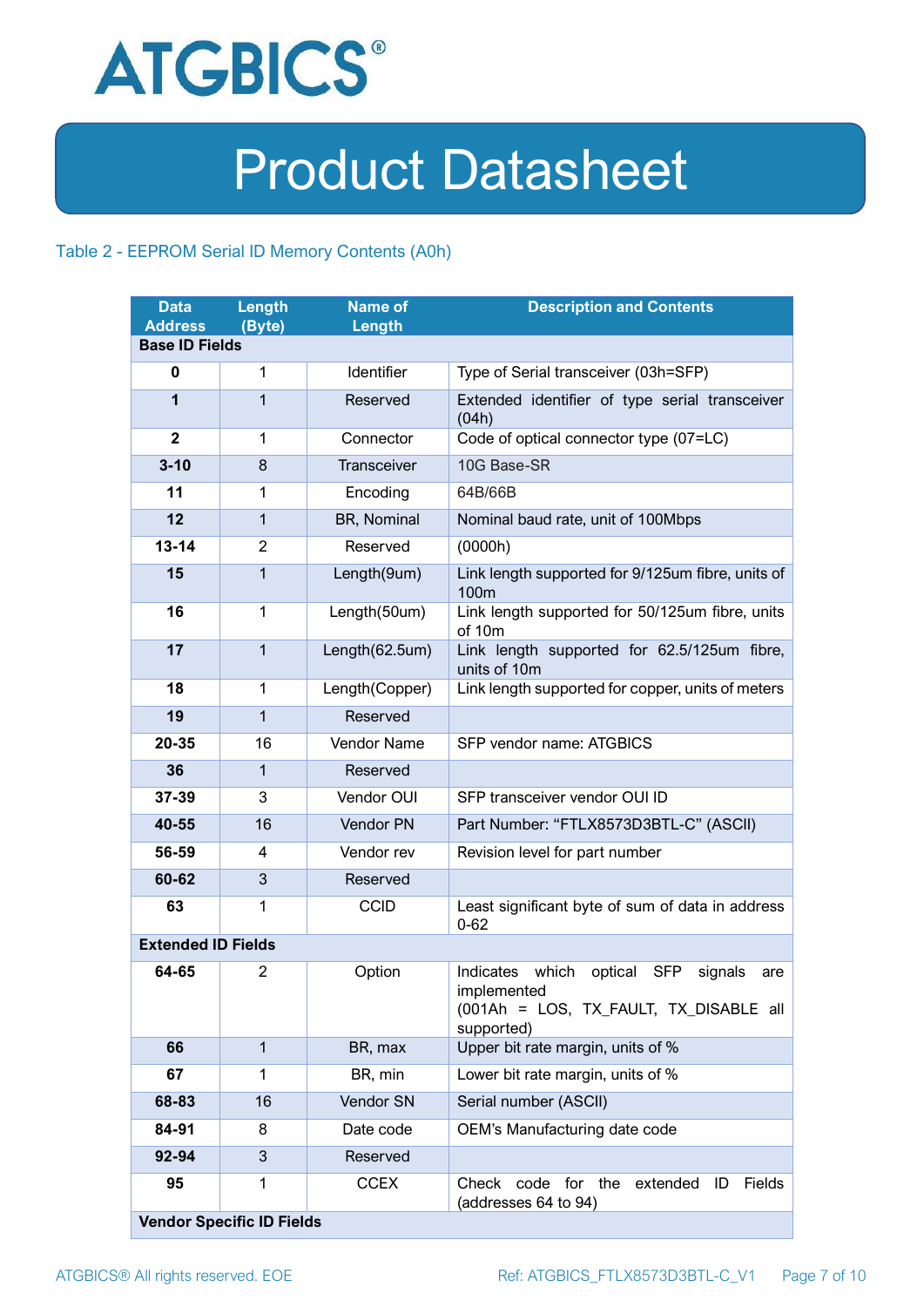

| 96-127      | າາ  | Readable | OEM specific date, read only |
|-------------|-----|----------|------------------------------|
| $128 - 255$ | 128 | Reserved | Reserved for SFF-8079        |

#### **Digital Diagnostic Monitor Characteristics**

| <b>Data</b><br><b>Address</b> | <b>Parameter</b>                        | <b>Accuracy</b> | <b>Unit</b> |
|-------------------------------|-----------------------------------------|-----------------|-------------|
| 96-97                         | <b>Transceiver Internal Temperature</b> | ±3.0            | $^{\circ}C$ |
| 98-99                         | VCC3 Internal Supply Voltage            | ±3.0            | %           |
| 100-101                       | Laser Bias Current                      | ±10             | %           |
| 102-103                       | <b>Tx Output Power</b>                  | ±3.0            | dBm         |
| 104-105                       | <b>Rx Input Power</b>                   | ±3.0            | dBm         |

#### **Regulatory Compliance**

The FTLX8573D3BTL-C complies with international Electromagnetic Compatibility (EMC) and international safety requirements and standards (see details in Table following).

| Electrostatic Discharge<br>(ESD) to the Electrical Pins                                      | MIL-STD-883E<br>Method 3015.7                                                   | Class 1(>1000 V)                          |
|----------------------------------------------------------------------------------------------|---------------------------------------------------------------------------------|-------------------------------------------|
| <b>Electrostatic</b><br>Discharge<br>(ESD)<br>LC<br>the<br><b>Duplex</b><br>to<br>Receptacle | IEC 61000-4-2<br><b>GR-1089-CORE</b>                                            | Compatible with standards                 |
| Electromagnetic<br>Interference (EMI)                                                        | FCC Part 15 Class B<br>EN55022 Class B (CISPR 22B)<br><b>VCCI Class B</b>       | Compatible with standards                 |
| Laser Eye Safety                                                                             | 1040.10<br>21CFR<br><b>FDA</b><br>and<br>1040.11<br>EN60950, EN (IEC) 60825-1,2 | Compatible with Class 1 laser<br>product. |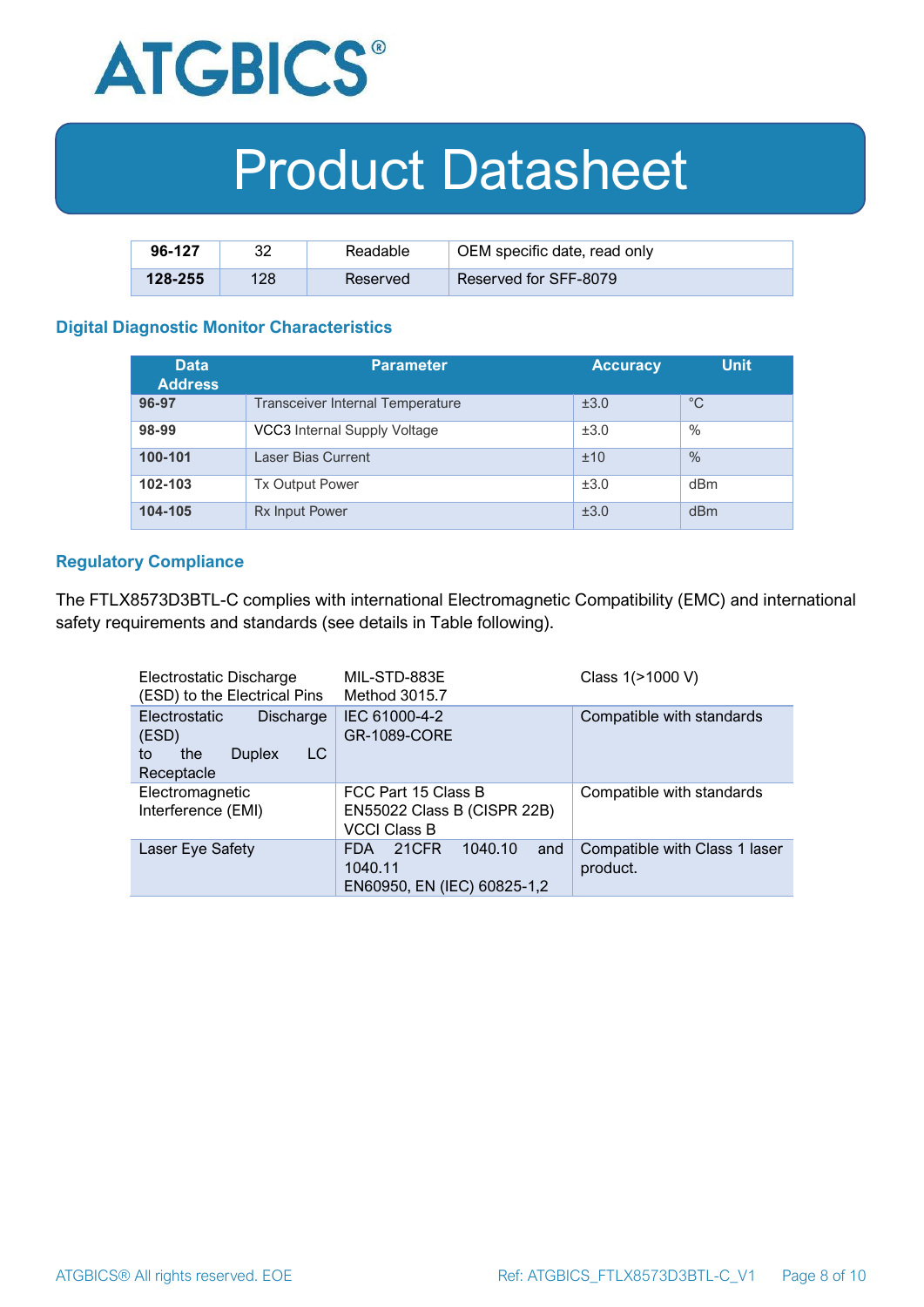

### **Recommended Circuit**



#### **Recommended Host Board Power Supply Circuit**



#### **Recommended High-speed Interface Circuit**